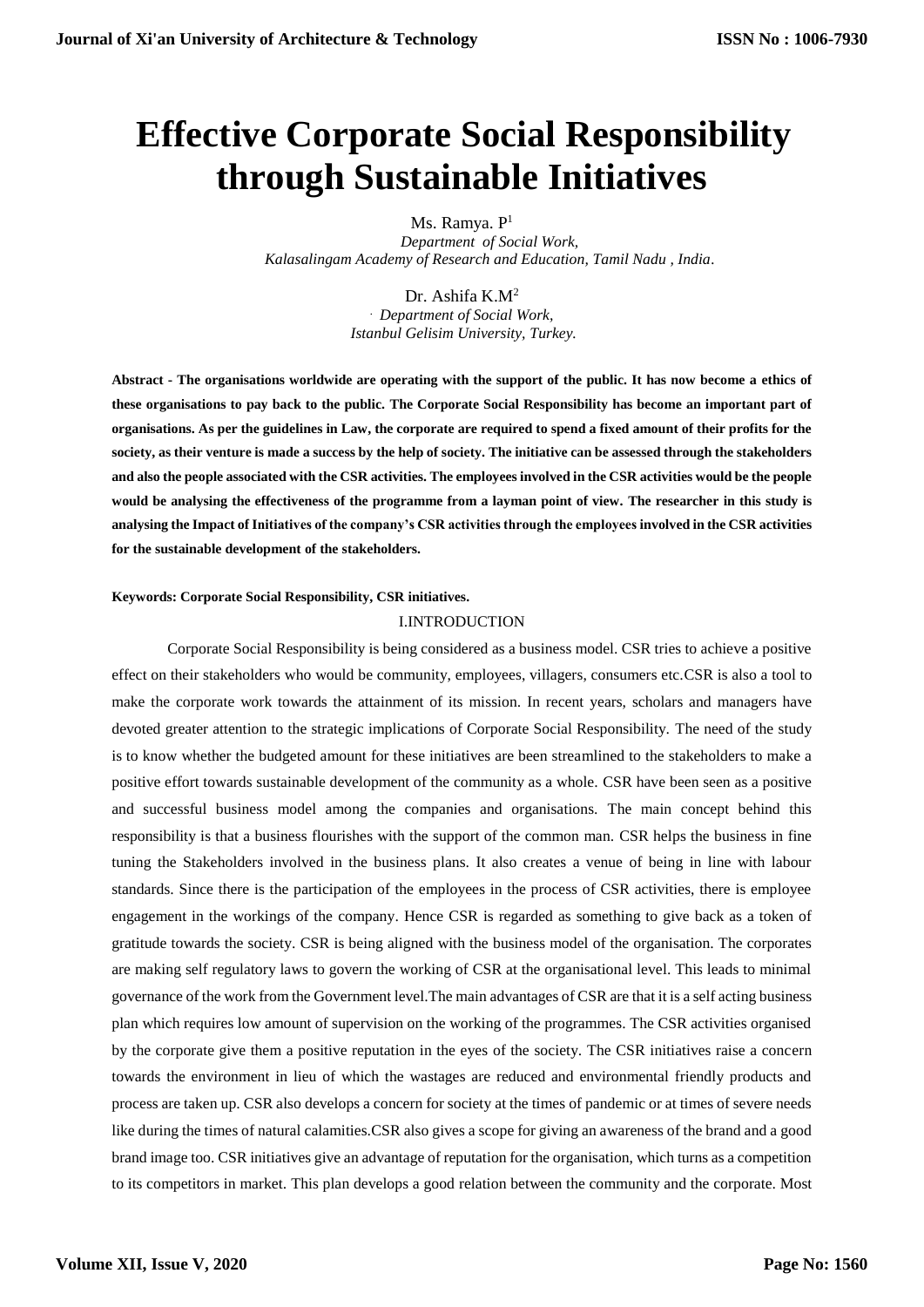of the ways to route CSR activities can be environmental conservation, skill development, education, programmes for unemployed youth, farmers, poverty, preserving culture and heritage etc. When the success of the CSR initiatives are carried out in the right path, the effectiveness of the initiatives would have a very positive insight for the stakeholders and also the business, if not, then the ways to mitigate the negativity can also be taken into consideration by the organisation.

## II.REVIEW OF LITERATURE

Corporate Social Responsibility if successfully implemented will effectively help in achieving the company's mission.The study conducted by Cary A Greenwood (2017) CSR activities helps to get a positive effect on CSR goals.The societal activities of small and medium sized companies is based on their cost is Benefit Analysis. Small Corporation always struggle for more reputation and minimization of risk. In such a situation, CSR comes as hope for these companies. Large companies have so many resources for implementing CSR activities (Nigel Sarbutts (2003). A study conducted by Douglas and Emily (2011) emphasized that in order to survive fast growing and competitive business environment, the companies had to inculcate business innovations and CSR was one of the initiatives chosen. According to Bendell (2005), since there was no definite definition for CSR, concept was closely worked on as creating a business model and managing it effectively to make a good reputation and positive impact on the society. In the research done by Berkhout (2005), he stated that CSR is regarded as an element for increasing profit in the competitive business world. Hence most of the companies started on with CSR with profit making in mind. Campbell (2007), in his study came to the conclusion that customers feel that the organisation is concerned about their needs by the implementation of CSR initiatives. Hence the customers also resort to the buying of the particular company's products in turn of increasing the company's profits.

## III. NEED AND SIGNIFICANCE OF STUDY

CSR is a present trending topic throughout the world. Since in the fast moving society, every Company needs to have proper recognition. In order to overcome the competitors in the market and recognition the organization started to share certain percentage of their profits to the society. Hence each and every employee in the company need to know about the activities they are doing as part of CSR. The organisation also needs to analyse the effectiveness of CSR programme in the society and also the participation of its employees in the activities. The awareness of the employees will lead to innovative ideas for enhancing the CSR activities for the benefit of the common people. The researcher has made efforts to analyse the extent to which the employees have knowledge and involvement in CSR activities.

## IV. RESEARCH METHODOLOGY

The researcher used descriptive study in this project. The study helps in describing the characteristics of the variables. The researcher used questionnaire for the data collection as primary tools for the collecting the data focus on corporate social responsibility The first part deals with personal data, the second part deals with various dimension of corporate social responsibility and the last part deals with management systems. Population is the totality of all the observation of a statistical enquiry. The total population of the study in Field Fresh Food Private Limited is 420. The Field Fresh Private Limited is an MNC which caters for the community through sustainable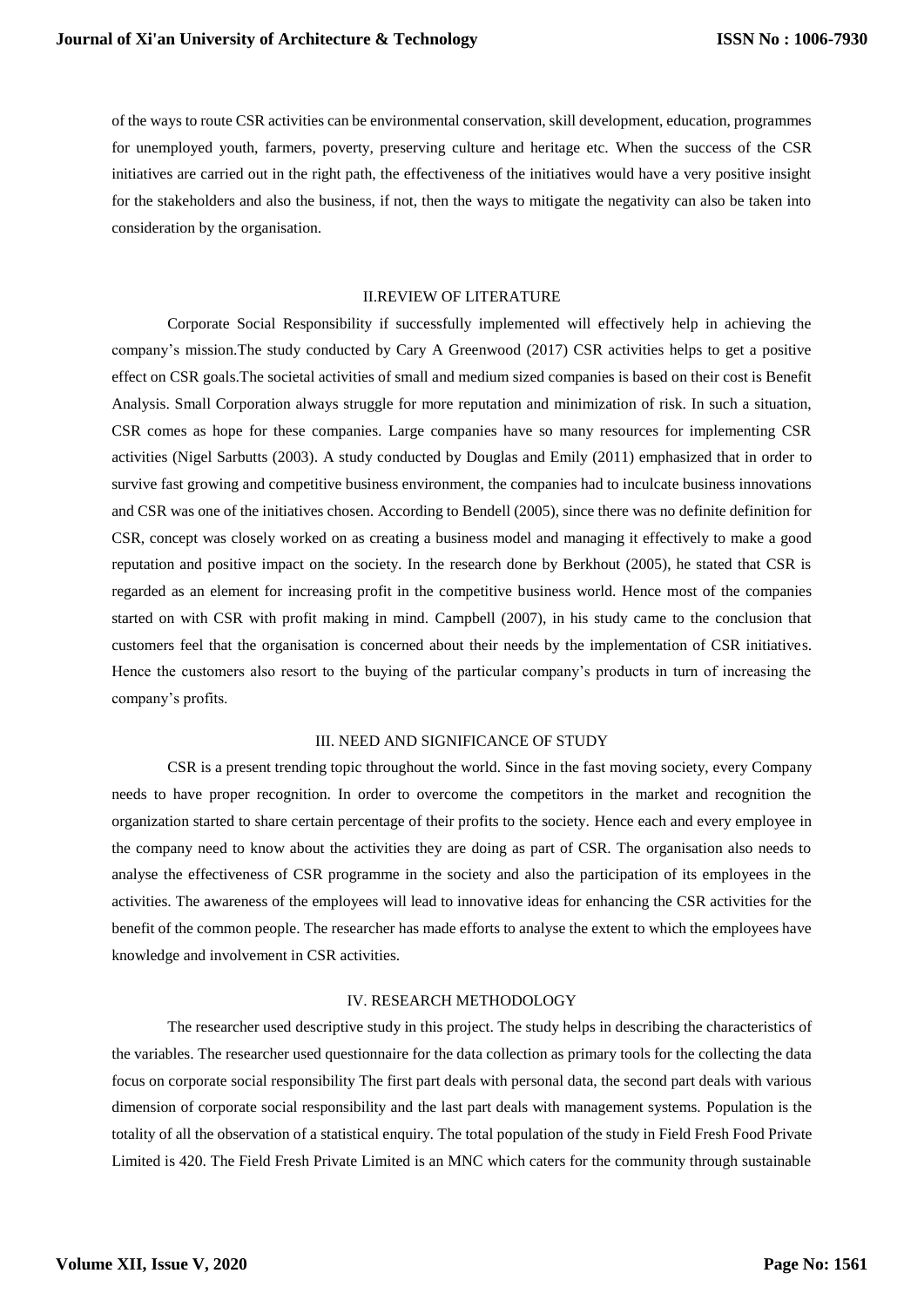initiatives that are mainly focussed on Farmer development and students educational upliftment. The researcher considered the employees of field fresh food private limited, Hosur, Tamil Nadu for the study. The sampling design used in this study is Simple Random Sampling and fifty five respondents are being taken into consideration.

# V. RESULT AND ANALYSIS

The study was taken up to know the effectiveness of the CSR activities. The main focus is given on the knowledge of the respondents about the CSR initiatives in the company and the effectiveness of implementing the initiatives. The details have been shown about under what heads the investment is done by companies on CSR initiatives.

| Activities                 | Responses |           |            |
|----------------------------|-----------|-----------|------------|
|                            | Yes       | Partially | <b>Not</b> |
| Aware on structure of 1    | 96.7      | 7.3       | 0.0        |
| <b>CSR</b> activities      |           |           |            |
| Partcipatin in CSR         | 92.7      | 5.5       | 1.8        |
| Activities                 |           |           |            |
| <b>CSR</b><br>of<br>Impact | 87.3      | 7.3       | 5.5        |
| Activities                 |           |           |            |

# **Table 1: Involvement of CSR activities**

Table 1 shows that involvement of employees for the CSR initiatives. 96.7 % of the respondents agreed the company have CSR structure and 7.3 % of the respondents has said that its part of the company. Nearly 92.7 percent of the respondents agreed the company are participating in CSR activities and 5.5 percent of the respondents has said that its part of the company and 1.8 percent of the respondents don't know about CSR . And 87.3 percent of the respondents agreed the company is analysing impact of CSR activities and 4 percent of the respondents has said that its part of the company and 5.5percent of the respondents don't know about impact of CSR.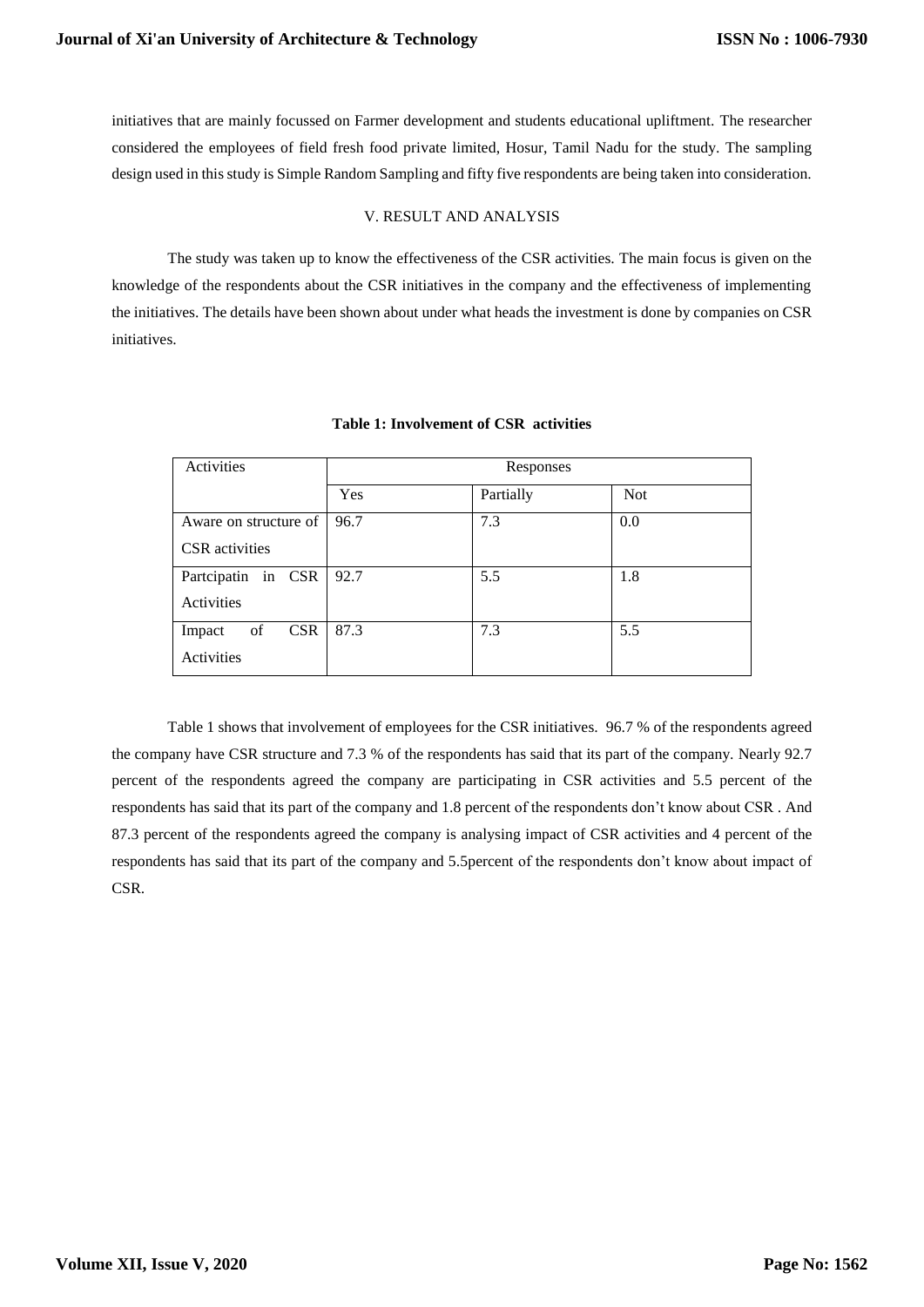| <b>Title</b>                      | Yes/No          | Frequency                | Percent                  |
|-----------------------------------|-----------------|--------------------------|--------------------------|
| <b>Education</b>                  | Yes             | 54                       | 98.2                     |
|                                   | No              | $\mathbf{1}$             | 1.8                      |
|                                   | Total           | 55                       | 100                      |
|                                   | Yes             | 52                       | 94.5                     |
| <b>Helping The Unprivileged</b>   | No              | $\overline{3}$           | 5.5                      |
|                                   | Total           | 55                       | 100                      |
|                                   | Yes             | $\overline{\phantom{a}}$ | $\overline{\phantom{a}}$ |
| <b>Local Heritage</b>             | No              | 55                       | 100                      |
|                                   | Total           | 55                       | 100                      |
|                                   | Yes             | 46                       | 83.6                     |
| <b>Youth Development</b>          | No              | 9                        | 16.4                     |
|                                   | Total           | 55                       | 100                      |
|                                   | Yes             | 37                       | 67.3                     |
| <b>Poverty Alleviation</b>        | No              | 18                       | 32.7                     |
|                                   | Total           | 55                       | 100                      |
|                                   | Yes             | 55                       | 100                      |
| <b>Working For Disability</b>     | N <sub>o</sub>  | $\overline{\phantom{a}}$ | $\overline{\phantom{a}}$ |
|                                   | Total           | 55                       | 100                      |
|                                   | Yes             | 54                       | 98.2                     |
| <b>Conversation Of Nature</b>     | No              | $\mathbf{1}$             | 1.8                      |
|                                   | Total           | 55                       | 100                      |
|                                   | Yes             | 55                       | 100                      |
| <b>Games And Sports</b>           | No              | $\omega$                 | L.                       |
|                                   | Total           | 55                       | 100                      |
| <b>Promotion Of Culture</b>       | Yes             | 49                       | 89.1                     |
|                                   | N <sub>o</sub>  | 6                        | 10.9                     |
|                                   | Total           | 55                       | 100                      |
| <b>Support To Local Community</b> | Yes             | 53                       | 96.4                     |
|                                   | No              | $\overline{2}$           | 3.6                      |
|                                   | Total           | 55                       | 100                      |
| Community<br><b>Investment</b>    | Yes             | $\overline{2}$           | 3.6                      |
| <b>Initiatives</b>                | $\overline{No}$ | 53                       | 96.4                     |
|                                   | Total           | 55                       | 100                      |

#### **Table- 2 :Community Investment of the Respondents**

Table 2 is regarding the community investment done by the company. It shows that 98.2 percent of the respondents agreed the company provide education facilities support and 1.8 percent of the respondents has not agreed to the point. Majority, ie, 94.5 percent of the respondents agreed that the company is helping the unprivileged and 1.8 percent of the respondents has not agreed on the point. 100 percent of the respondents have the opinion that investment is not done for local heritage. 83.6 percent of the respondents have the opinion that the CSR initiatives are for youth development while 16.4 percent of the respondents do not agree with this. The table shows that more than half 67.3 percent of the respondents agreed the company provide initiatives for poverty alleviation and 32.7 percent of the respondents did not agree. 100 percent of the respondents feel that initiatives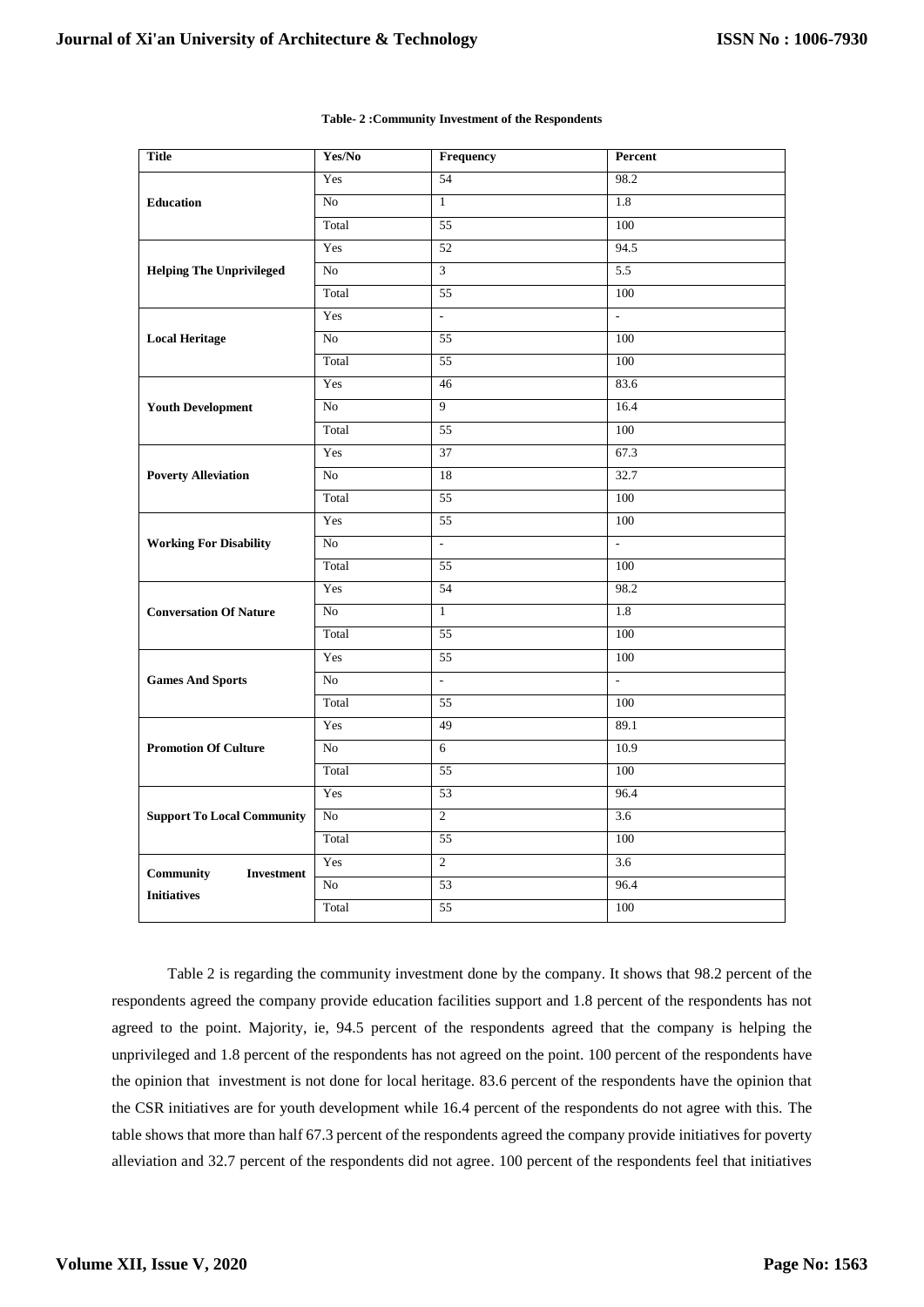are also taken for creating facilities for the physically challenged. 98.2 percent of the respondents agreed the company is concentrating on conversation of nature and 1.8 percent of the respondents did not agree. 100 percent of the respondents agreed the company conducted games and sports program. More than half i.e, 89.1percent of the respondents agreed the company promote culture and 10.9 percent of the respondents did not agree on the point. 96.4 percent of the respondents agreed that the company support to the local community and 3.6 percent of the respondents has did not agree about the point. 96.4 percent of the respondents did not agree and 3.6 percent of the respondents agreed that the company taking is investing for the community investment initiatives.

| <b>Providing Resources</b> | Frequency | Percent |
|----------------------------|-----------|---------|
| Money                      | 34        | 61.8    |
| volunteers                 | 18        | 32.7    |
| loans                      | 3         | 5.5     |
| Total                      | 55        | 100     |

**Table- 3: Providing Resources for the Community**

From table 3 it can be summarised that 61.8 percent of the respondents agreed that the company provide the monetary benefits for the people and 32.7 percent of the respondents have the opinion that the company support the community by the volunteers and 5.5 percent of the respondents said the company provide loans to help the people.

| Table-4: Program For the Employee |  |
|-----------------------------------|--|
|-----------------------------------|--|

| <b>TITLE</b>               | Yes/No | <b>FREQUENCY</b>         | <b>PERCENT</b>           |
|----------------------------|--------|--------------------------|--------------------------|
| <b>HEALTH</b>              | Yes    | 53                       | 96.4                     |
|                            | No     | 2                        | 3.6                      |
|                            | Total  | 55                       | 100                      |
|                            | Yes    | 55                       | 100                      |
| <b>EDUCATION</b>           | No     | $\overline{\phantom{a}}$ | $\overline{\phantom{a}}$ |
|                            | Total  | 55                       | 100                      |
| <b>TRAININIG</b>           | Yes    | 52                       | 94.5                     |
|                            | No     | $\overline{3}$           | 5.5                      |
|                            | Total  | 55                       | 100                      |
| COUNSELING                 | Yes    | 49                       | 89.1                     |
|                            | No     | 6                        | 10.9                     |
|                            | Total  | 55                       | 100                      |
| PRESERVATION<br>PROGRAMMES | Yes    | $\overline{\phantom{a}}$ | $\overline{\phantom{a}}$ |
|                            | No     | 55                       | 100                      |
|                            | Total  | 55                       | 100                      |

Table 4 shows that 96.4 percent of the respondents agreed that the company provide medical and health facilities and 3.6 percent of the respondents did not agree with the point. All the respondents agreed that the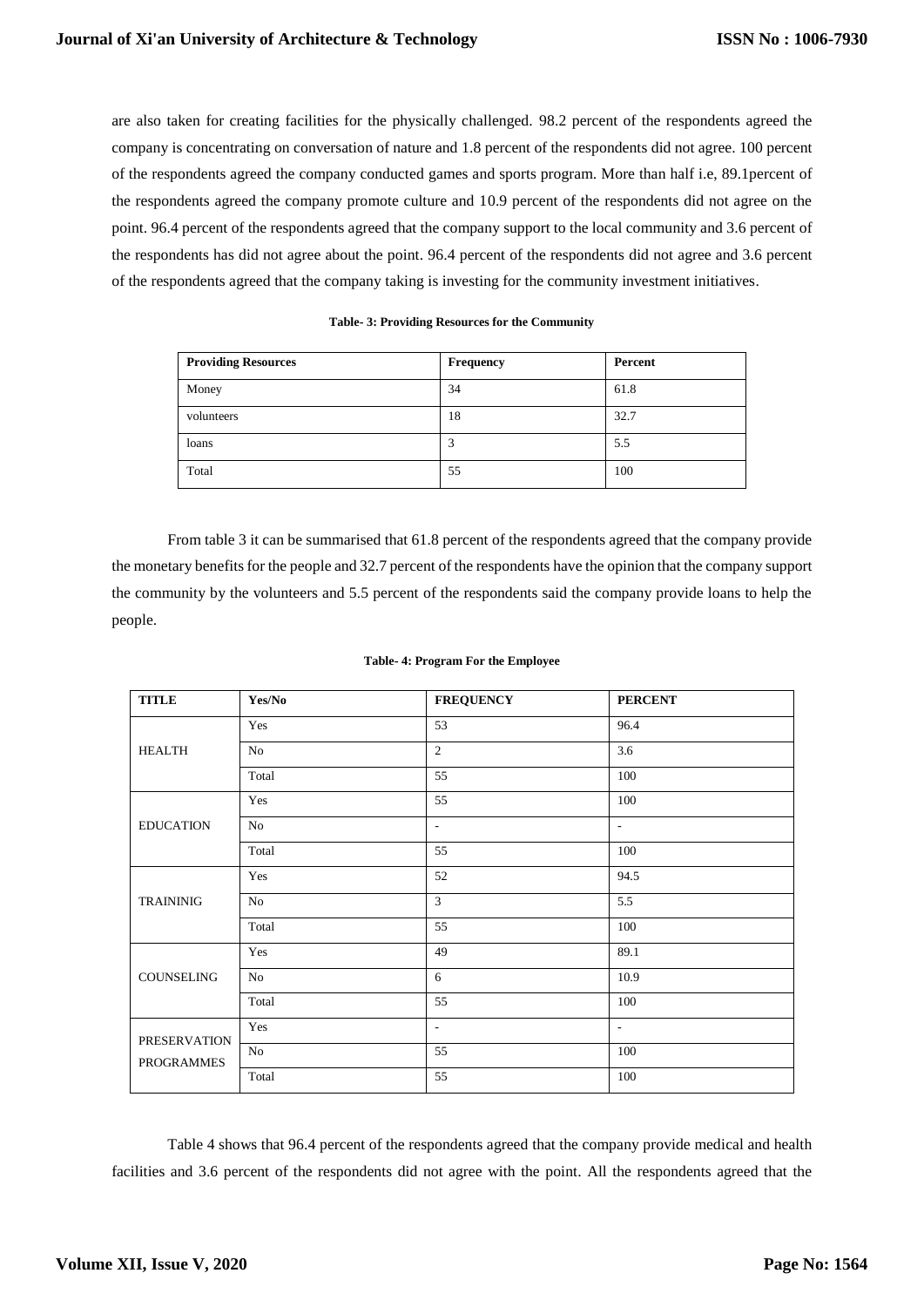company provided education facilities for the community. 94.5 percent of the respondents agreed that the company provide training for going on with the activities and 5.5 of the respondents has not agreed to the point. 98.2 percent of the respondents agreed and 10.9 percent of the respondents did not agree that the company provide counselling session for employee on CSR. All the respondents have the opinion that the company do provide preservation programmes.

| <b>Award For CSR</b> | <b>Frequency</b> | Percent |
|----------------------|------------------|---------|
| Yes                  | 51               | 92.7    |
| N <sub>o</sub>       | 4                | 7.3     |
| Total                | 55               | 100     |

# **Table- 7 CSR Award**

Table 7 shows that 92.7 percent of the respondents agreed that the company as acquired awards for the CSR initiatives and 7.3 percent of the respondents has not agreed to the point.

#### **Table-8 Community Welfare**

| <b>Community Welfare</b> | Frequency | Percent |
|--------------------------|-----------|---------|
| Satisfactory             | 2         | 3.6     |
| Excellent                | 25        | 45.5    |
| Outstanding              | 28        | 50.9    |
| Total                    | 55        | 100     |

Table 8 shows that 50.9 percent of the respondents agreed that the company provide outstanding welfare facilities for community, 45.5 percent of the respondents agreed the company provide excellent welfare facilities and 3.6 percent of the respondents were satisfied with the welfare facilities for community.

#### **Table-9 Sponsoring For Community**

| <b>Sponsoring</b> | Frequency | Percent |
|-------------------|-----------|---------|
| Very bad          |           | 1.8     |
| Satisfactory      | 2         | 3.6     |
| Excellent         |           | 1.8     |
| Outstanding       | 51        | 92.7    |
| Total             | 55        | 100     |

Table 9 shows that 92.7 percent of the respondents agreed that the company outstandingly sponsored for community and 3.6 percent of the respondents were satisfied about the company sponsoring to the community.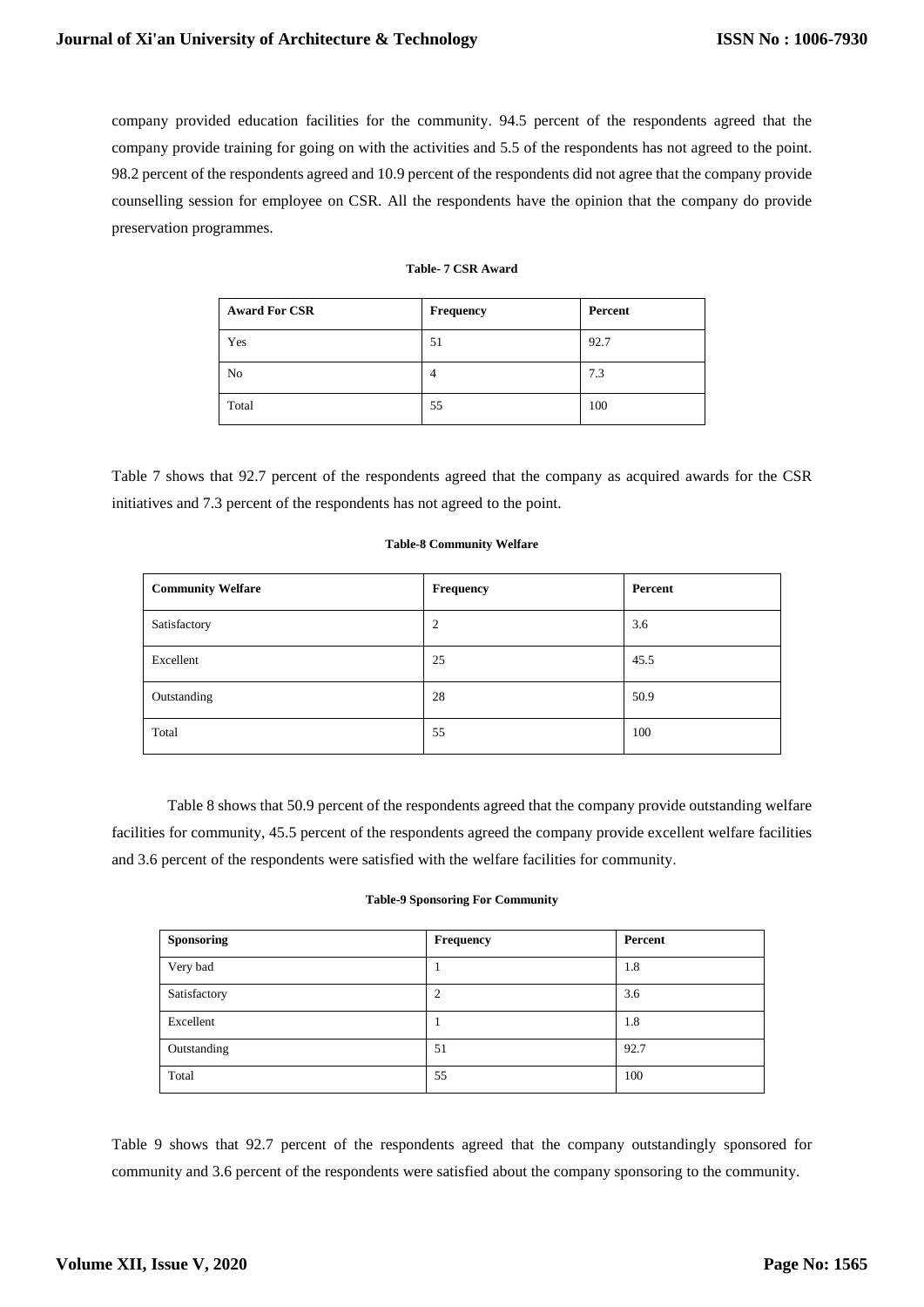| <b>Working Hours</b> | Frequency | Percent |
|----------------------|-----------|---------|
| Yes                  | 52        | 94.5    |
| No                   | 3         | 5.5     |
| Total                | 55        | 100     |

### **Table -10 Special Working Hours for CSR**

Table 10 shows that 94.5 percent of the respondents agreed that the company provide specific working hours for CSR related work and 5.5 percent of the respondents did not agree on the point. From the above tables and interpretations, it is analysed that more than 90 percent of the employees are aware about CSR programmes and activities done as part of the CSR initiatives. Also 90 percent of the employees are participating in the CSR programmes of the company. The company is concentrating on the CSR programmes in which the beneficiaries are children and farmers. The employees of the company are much satisfied with the sustainable initiatives done by the company.

## VI. SUGGESTIONS AND CONCLUSION

Promotion of CSR activities can be done through social media. A further study may focus on the other variables like organisational climate, company's status in society etc. To increase the awareness level of employees about CSR activities, the details about CSR, its programmes and activities can be included in the employee handbook or HR Manual of the company. The employees themselves can form voluntary groups for the various CSR activities in the department or organization level. CSR is a key concentration areas of organizations. More importance is to be given to the CSR activities in the company. The key areas of concerns are the environment protection and the social well being of the people of the society both now and in the future.

## **REFERENCES**

- [1] Ashifa K.M. (2020). Performance of Small and Medium Mechanical Engineering Enterprises in India. Journal of Xi'an University of Architecture and Technology, 12(5)
- [2] Ashifa K.M.(2019). Psychosocial Support Assessment among Women Police Force in India. *International Journal of Psychosocial Rehabilitation*, 23(3), 811-820. DOI 10.37200/IJPR/V23I3/PR190369.
- [3] Ashifa.K.M (2020). An assessment of the level of stress among the workers in Cotton mill Industries in India. *International Journal of Psychosocial Rehabilitation*, 24(7), 44-52. DOI.10.37200/IJPR/V24I7/PR270005
- [4] Ashifa.K.M (2020). Community-based Rehabilitation of Person with disabilities for Livelihood Interventions. *International Journal of Advanced Science and Technology,* 29( 4s) 1811 - 1816. Retrieved from [http://sersc.org/journals/index.php/IJAST/article/view /6988](http://sersc.org/journals/index.php/IJAST/article/view%20/6988)
- [5] Bakan, J. The corporation: The pathological pursuit of profit and power. Constable London, 2004.
- [6] Bendell, J.In whose Name? The Accountability of Corporate Social Responsibility. Development in Practice, Vol. 15, No.4, 362-374, 2005.
- [7] Berkhout, T. Corporate gains: Corporate social responsibility can be the strategic engine for long-term corporate profits and responsible social development. Alternatives Journal, 31(1), 15–18, 2005.
- [8] Bowen, H. R. Social responsibilities of the businessman. Harper & Brothers New York, 1953